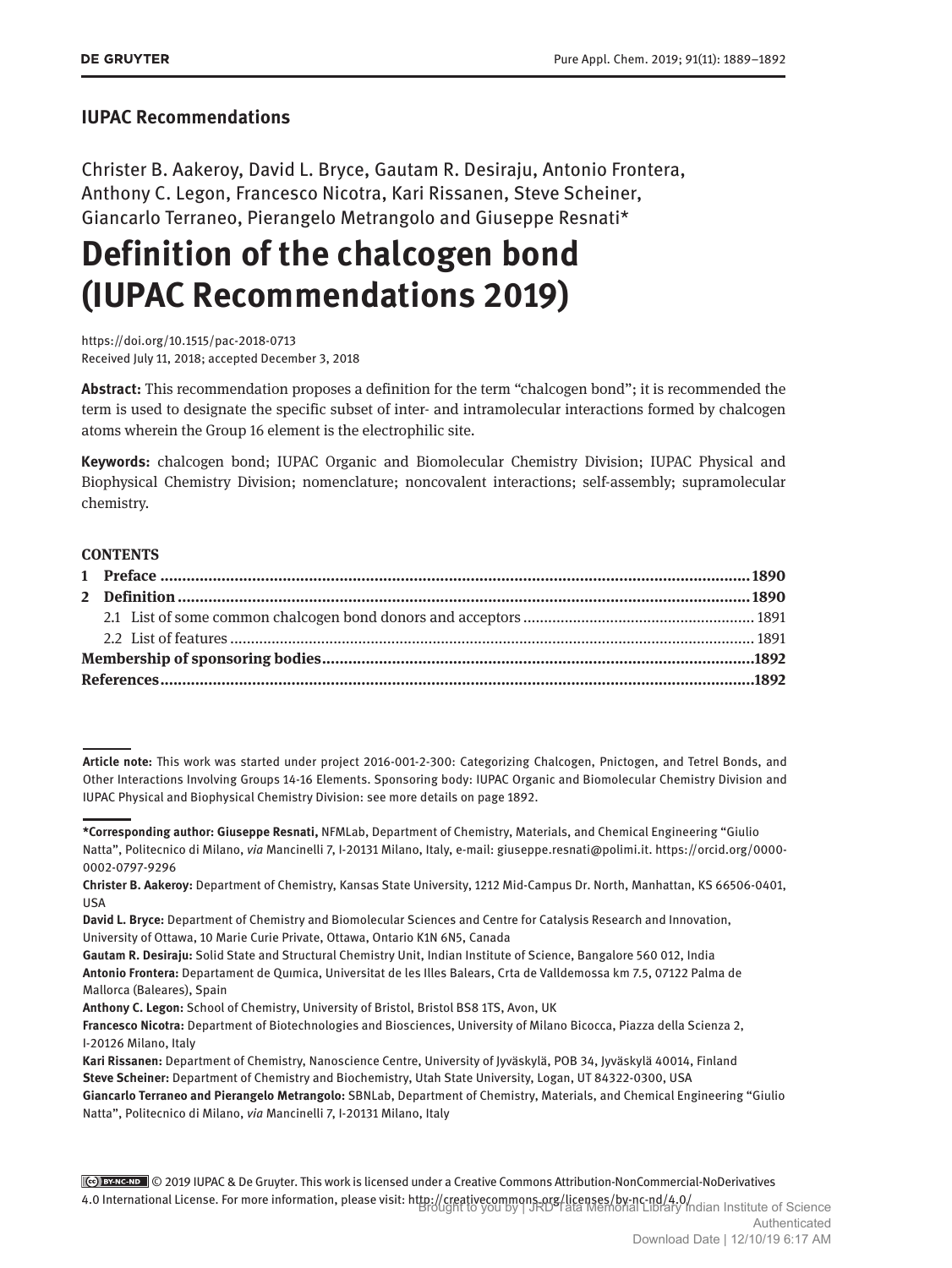### **1 Preface**

This recommendation proposes a definition for the term "chalcogen bond" and suggests it be used to designate a subset of the inter- and intramolecular interactions formed by chalcogen atoms (*i.e.* atoms of Group 16 elements, see p. 51 in [1]) in a molecular entity (see p. 1142 in [2]).

Oxygen, the chalcogen with highest electronegativity and lowest polarizability, frequently functions as a nucleophile. Other elements of Group 16 can behave similarly, *e.g.* when working as hydrogen bond [3] or halogen bond [4] acceptors. When doing so, chalcogen atoms behave as electron-rich (nucleophilic) (see p. 1111 in [2]) sites and form net attractive interactions with electron-poor (electrophilic) partners (see p. 1146 in [2]). Chalcogen atoms can also function as electron-poor (electrophilic) sites, *i.e.* they can attractively interact with electron-rich (nucleophilic) sites. Interactions in the two cases described above differ in their electronic features and several other characteristics, *e.g.* their directionality relative to the covalent bonds formed by the chalcogen atom. *It is recommended that the term "chalcogen bond" is used uniquely to designate the latter set of noncovalent interactions described above.*

The chalcogen bond definition given in this paper adopts the same mindset as other terminologies, where interactions are named by referring to the electrophilic site. Specifically, it is consistent with:

- the IUPAC definitions of the hydrogen bond [3] and halogen bond [4], where the hydrogen and halogen atoms are the electrophiles;
- the terms "pnictogen bond (PnB)" and "tetrel bond (TtB)", which are increasingly used in the literature to designate attractive interactions formed by elements of Groups 15 and 14 of the Periodic Table in the solid, liquid, and gas phases when the respective elements act as the electrophilic site [5].

The term defined by this recommendation and the related terms mentioned above thus constitute parts of a comprehensive terminology for interactions where the presence of an electrophilic and a nucleophilic site can be unequivocally identified *via* experimental and/or theoretical features. This terminology offers the advantage of being systematic (it is based on the Groups of the Periodic Table), unambiguous (similar to the hydrogen and halogen bonds definitions and to other terms referring to the Group of the Periodic Table to which the electrophilic site belongs), and descriptive (it inherently conveys information on some key features of the respective interactions, *e.g.* their polar character and geometric preferences).

A short definition of the term is given first, followed by explanatory examples in the form of a not exhaustive list of common chalcogen bond donors and acceptors. This recommendation is concluded by a list of experimental and/or theoretical features, which, although not comprehensive, can be used as evidence for the presence of a chalcogen bond.

# **2 Definition**

#### **chalcogen bond (ChB)**

net attractive interaction between an *electrophilic* region associated with a *chalcogen* atom in a *molecular entity* and a *nucleophilic* region in another, or the same, molecular entity.

Note 1: A typical chalcogen bond is denoted by the three dots in  $R$ –Ch $\cdots$ A, where Ch is the ChB donor, being any chalcogen atom (possibly hypervalent) having an electrophilic (electron-poor) region, R is the remainder of the molecular entity R–Ch containing the ChB donor, and A is the ChB acceptor and is typically a molecular entity possessing at least one nucleophilic (electron-rich) region.

Note 2: Chalcogen atoms can concurrently form one or more than one chalcogen bond.

Note 3: Chalcogen atoms of a molecular entity give rise to a variety of interactions with different electronic and geometric features. The term chalcogen bond must not be used for interactions where the chalcogen (frequently oxygen) functions as a nucleophile. The attractive intermolecular interaction between the oxygen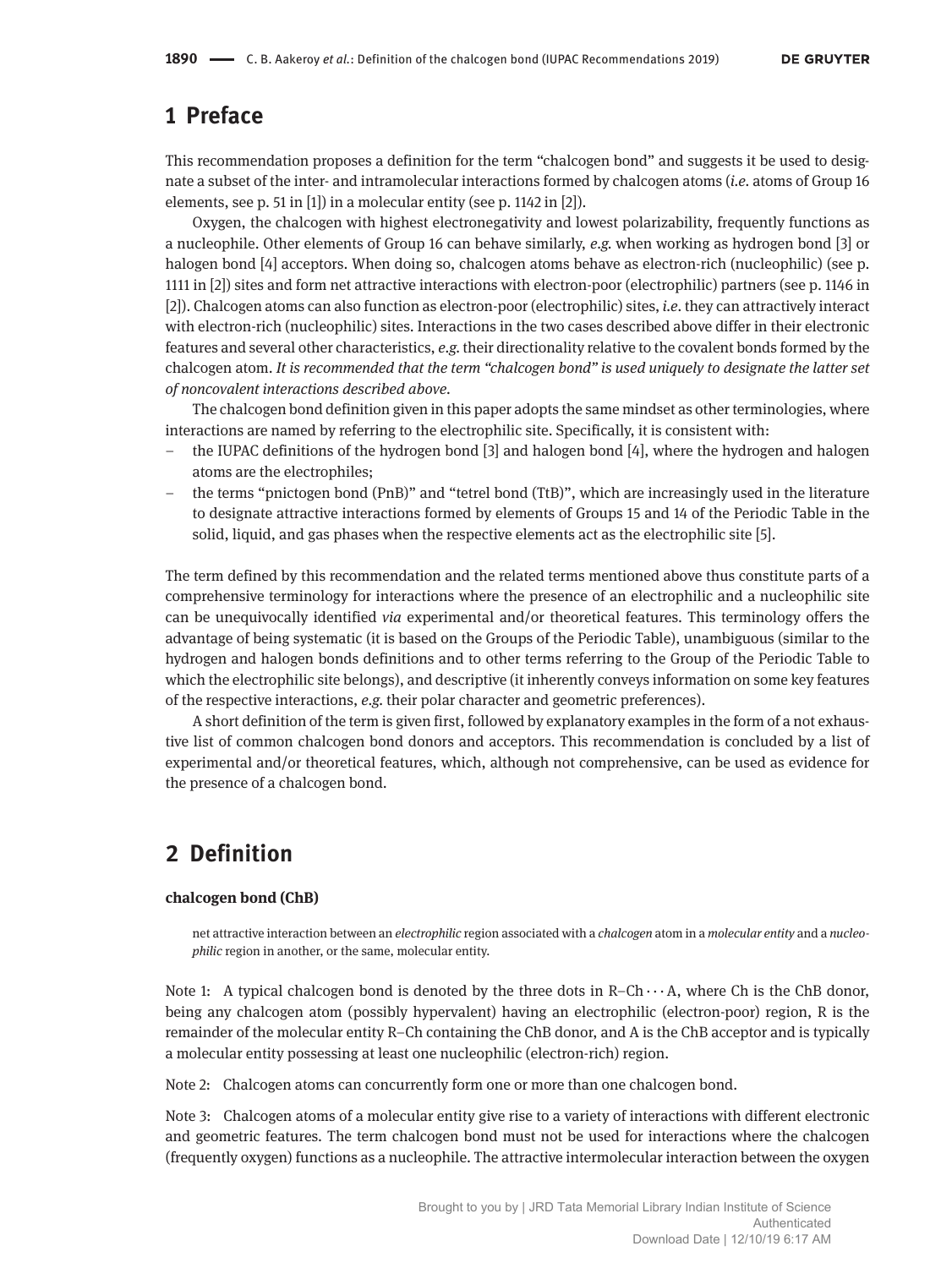atoms of an alcohol or a carboxylic acid and the acidic proton of another alcohol or carboxylic acid molecule is not a chalcogen bond, it is a hydrogen bond; the attractive intermolecular interaction between 1,4-dithiane and iodine atoms of diiodine or triiodomethane is not a chalcogen bond, it is a halogen bond; the attractive intermolecular interaction between bismuth and selenium atoms of tris(selenophen-2-yl)-bismuthane is not a chalcogen bond, it is a pnictogen bond (PnB); and the attractive intramolecular interactions between tin and sulphur atoms in crystalline 2,10-dichloro-2,10-dimethyl-2,10-distanna-6-thiaundecane is not a chalcogen bond, it is a tetrel bond (TtB).

### **2.1 List of some common chalcogen bond donors and acceptors**

Some common ChB donors and acceptors are itemized below.

The molecular entity R–Ch can be a:

- five membered and chalcogen containing heterocycle:
	- a thio-, seleno-, and tellurophene derivative and a fused polycyclic derivative thereof
	- a chalcogen-containing azole and a fused polycyclic derivative thereof (*e.g.* selenazoles, tellurazoles, thiadiazoles, their benzo-fused derivatives)
	- a chalcogen-containing azolium cation and a fused polycyclic derivative thereof (*e.g.* thiazolium, isothiazolium, selenazolium, cations and their benzo-fused analogues)
	- an *N*-oxide of a chalcogen-containing azole and a fused polycyclic derivative thereof (*e.g.* furoxans, 2,5-thiadiazoles *N*-oxides, tellurazoles *N*-oxides)
- thio-, seleno-, and telluroanhydride and an analogue where sulfonyl group(s) substitute for carbonyl(s) (*e.g.* telluraphthalic anhydride, Beaucage reagent)
- thio-, seleno-, and tellurocyanate (*e.g.* sulfane dicarbonitrile, phenyl selenocyanate, benzyl tellurocyanate)
- sulfoxide and selenoxide (*e.g.* dimethylsulfoxide, dimethylselenoxide)
- $\sim$   $\lambda$ <sup>4</sup> chalcogen compound and particularly a polyhalo-, polyoxa-, and polyaza  $\lambda$ <sup>4</sup> chalcogen derivative (*e.g.*  $\text{SF}_{_4}$ , Martin sulfurane reagent, ozone)

The ChB acceptor A can be a:

- lone pair possessing atom (*e.g.* N atom of a pyridine or an amine, O atom of an ether or a carbonyl group)
- $\pi$  system (*e.g.* double or triple bond, arene moiety)
- anion (*e.g.* halide anion, polyatomic oxyanion)

### **2.2 List of features**

The evidence for the occurrence of a ChB may be experimental or theoretical, or better, a combination of both. Some features that are useful as indications for the ChB, are included in a list below, which is not necessarily exhaustive. The greater the number of features satisfied, the more reliable the characterization of an interaction as a ChB.

In a typical chalcogen-bonded complex  $R$ –Ch $\cdots$ A:

- the interatomic distance between the ChB donor atom Ch and the nucleophilic site in the acceptor A tends to be less than the sum of the van der Waals radii and more than the sum of covalent radii
- the ChB acceptor A tends to approach the donor atom Ch on the side of the atom along the extension of one of the  $\sigma$  covalent bonds at Ch and opposite to the bond; deviation from the extension is frequently more pronounced in ChBs than in halogen bonds [6]
- when the nucleophilic moiety is a lone pair orbital, or a π region, of the acceptor A, the ChB donor Ch tends to approach A along the axis of the lone pair, or perpendicular to the  $\pi$  bond plane, respectively
- the R–Ch covalent bond opposite to the ChB is usually longer in the chalcogen-bonded adduct than in the unbonded ChB donor